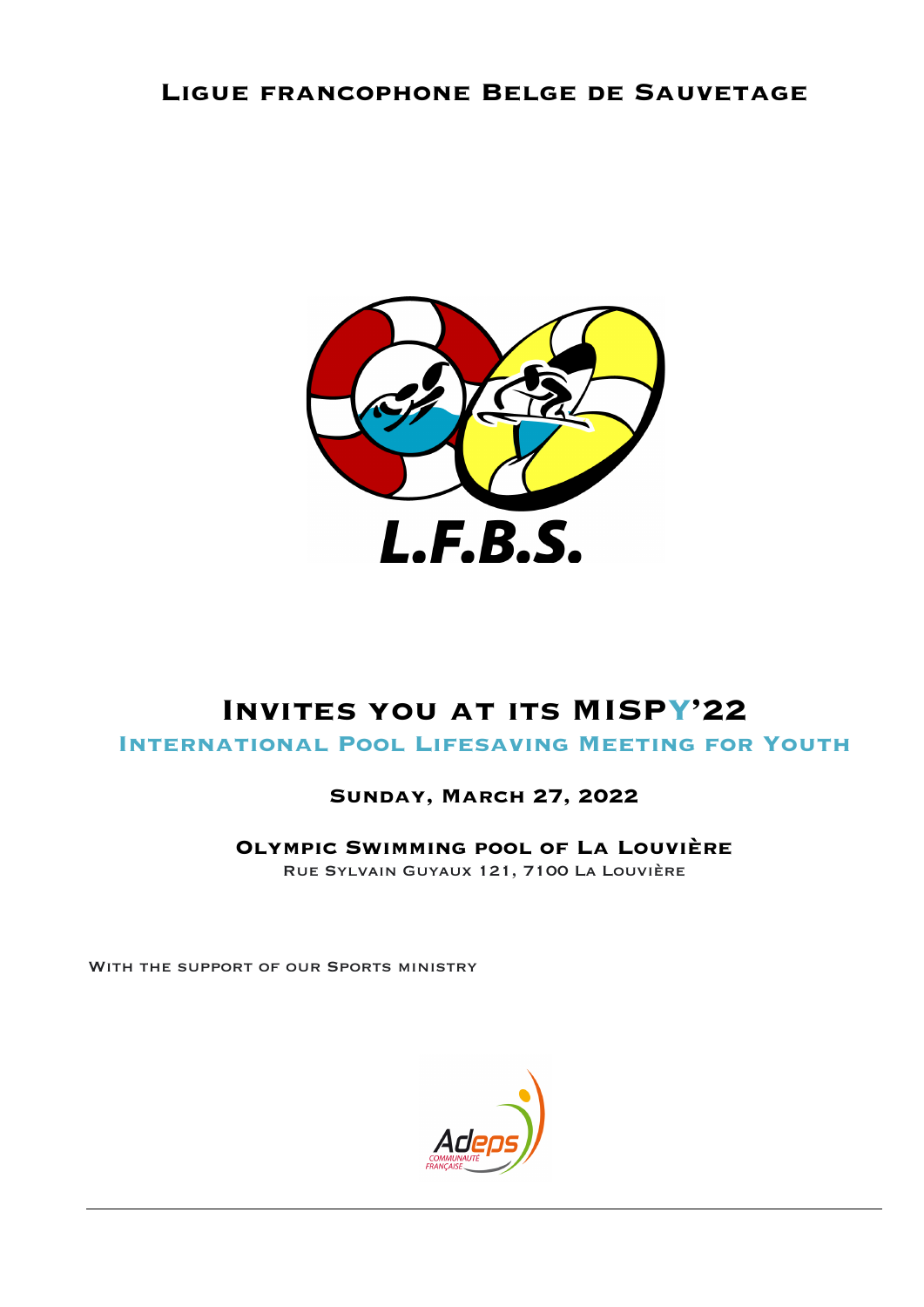# **Infrastructure**

Olympic Swimming Pool of La Louvière :

- 50 meters, 6 lanes
- Manuel timer
- Adres : Rue Sylvain guyaux 121 à 7100 la Louvière

#### **Program**

12.45 Registration and warming-up

13.00 Officials meeting

- 13.15 Team Leaders meeting
- 13.20 End of warming-up

13.30 Events

| $\mathsf{A}1$  | 100m OBSTACLE SWIM          |
|----------------|-----------------------------|
| B1             | 4x50m OBSTACLE RELAY        |
| A <sub>2</sub> | 50m MANIKIN CARRY WITH FINS |
| Pause          |                             |
| A6             | 100m SUPER LIFESAVER        |
| A <sub>4</sub> | 50m MANIKIN CARRY           |
| B <sub>2</sub> | 4x25m MANIKIN RELAY         |
| Pause          |                             |
| A <sup>3</sup> | 50m RESCUE MEDLEY           |
| A 5            | 50m MANIKIN TOW WITH FINS   |
|                |                             |

B3 4x50m MEDLEY RELAY

#### **Registration fee**:

 $8 \epsilon$  per athlete. This can be paid at the registration, the day of the competition or on the bank account: IBAN :BE46 0012 3008 0036, BIC : GEBABEBB. There is no minimum or maximum athlete per club. The entrance is free for spectators.

#### **Registration form**:

Enclosed you find the registration form. Please send it back before March 18, 2022 by e-mail, at the following address: contact@lfbs.org. When submitting the e-mail, the sender will receive a read receipt. Belgian clubs are required to use the lenex file for their registrations.

Heats for the events will be drawn based on the entry times as declared on the entry forms.